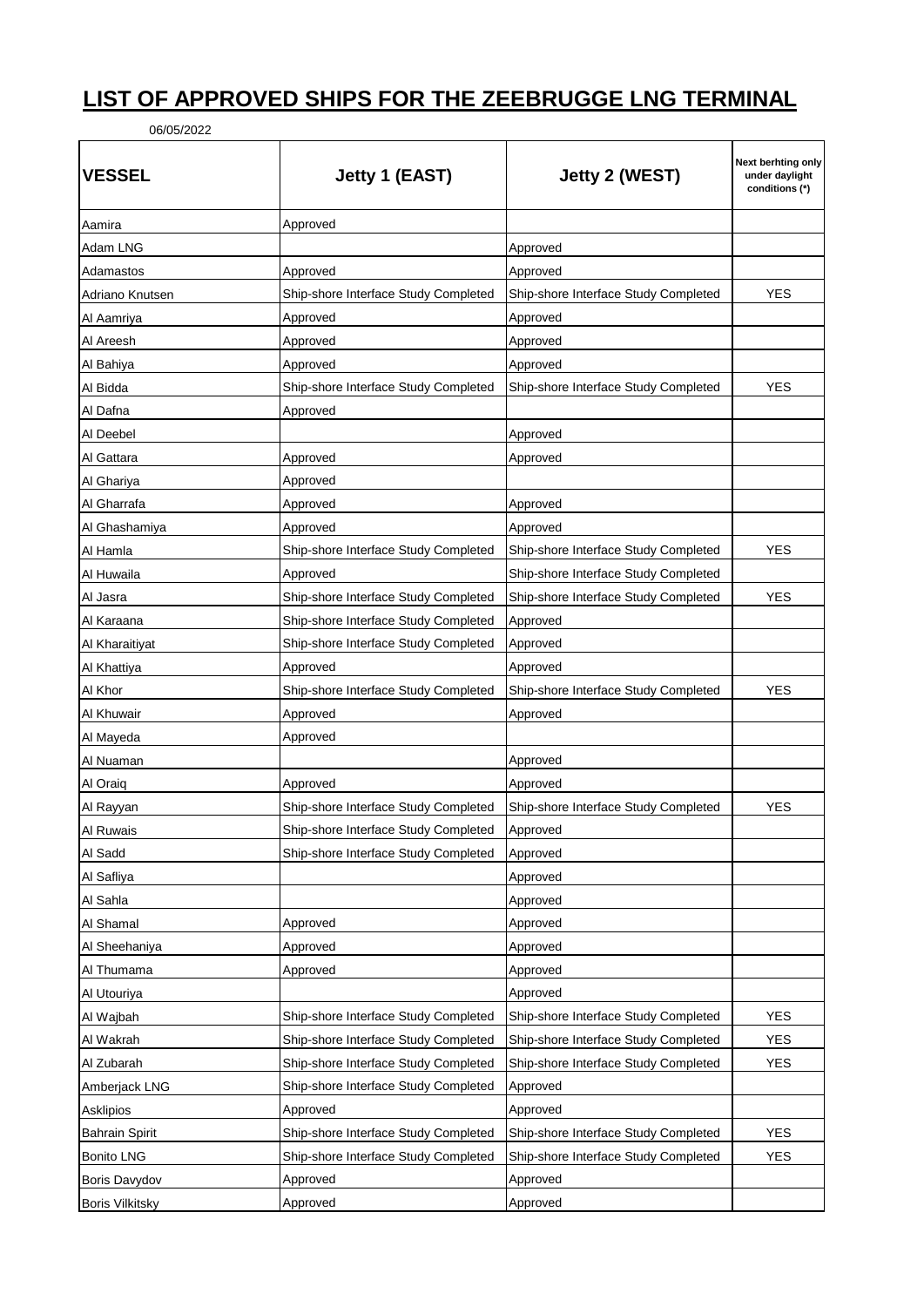| <b>British Achiever</b>    | Ship-shore Interface Study Completed | Ship-shore Interface Study Completed | <b>YES</b> |
|----------------------------|--------------------------------------|--------------------------------------|------------|
| <b>British Contributor</b> | Ship-shore Interface Study Completed | Ship-shore Interface Study Completed | <b>YES</b> |
| Singapore Energy           | Approved                             | Ship-shore Interface Study Completed |            |
| <b>British Listener</b>    | Ship-shore Interface Study Completed | Ship-shore Interface Study Completed | <b>YES</b> |
| <b>British Mentor</b>      | Ship-shore Interface Study Completed | Ship-shore Interface Study Completed | <b>YES</b> |
| Merchant                   | Approved                             | Approved                             |            |
| <b>British Partner</b>     | Ship-shore Interface Study Completed | Approved                             |            |
| <b>British Sapphire</b>    | Approved                             | Approved                             |            |
| <b>British Sponsor</b>     | Ship-shore Interface Study Completed | Approved                             |            |
| <b>Broog</b>               | Ship-shore Interface Study Completed | Ship-shore Interface Study Completed | <b>YES</b> |
| <b>Bushu Maru</b>          | Ship-shore Interface Study Completed | Ship-shore Interface Study Completed | <b>YES</b> |
| <b>BW Brussels</b>         | Approved                             |                                      |            |
| <b>BW Tulip</b>            |                                      | Approved                             |            |
| Cadiz Knutsen              | Approved                             | Approved                             |            |
| Castillo de Merida         | Approved                             | Approved                             |            |
| Catalunya Spirit           | Ship-shore Interface Study Completed | Approved                             |            |
| Christophe de Margerie     | Approved                             | Approved                             |            |
| Clean Horizon              | Approved                             | Approved                             |            |
| Clean Ocean                |                                      | Approved                             |            |
| Clean Planet               | Approved                             | Approved                             |            |
| Clean Vision               | Approved                             | Approved                             |            |
| Cobia LNG                  | Ship-shore Interface Study Completed | Ship-shore Interface Study Completed | YES        |
| Cool Explorer              | Approved                             | Approved                             |            |
| Cool Runner                |                                      | Ship-shore Interface Study Completed | YES        |
| Cool Voyager               |                                      | Approved                             |            |
| Coral Energice             |                                      | Approved                             |            |
| Coral Energy               | Approved                             | Approved                             |            |
| Coral Favia                | Approved                             | Approved                             |            |
| Coral Fraseri              | Ship-shore Interface Study Completed | Ship-shore Interface Study Completed | <b>YES</b> |
| Coral Fungia               | Approved                             | Approved                             |            |
| Coral Furcata              | Ship-shore Interface Study Completed | Ship-shore Interface Study Completed | YES        |
| Coral Methane              |                                      | Approved                             |            |
| Corcovado LNG              | Approved                             | Ship-shore Interface Study Completed |            |
| <b>Creole Spirit</b>       | Ship-shore Interface Study Completed | Ship-shore Interface Study Completed | <b>YES</b> |
| Diamond Gas Orchid         | Ship-shore Interface Study Completed | Ship-shore Interface Study Completed | <b>YES</b> |
| Diamond Gas Rose           | Ship-shore Interface Study Completed | Ship-shore Interface Study Completed | <b>YES</b> |
| Diamond Gas Sakura         | Ship-shore Interface Study Completed | Ship-shore Interface Study Completed | <b>YES</b> |
| Doha                       | Ship-shore Interface Study Completed | Approved                             |            |
| Dorado LNG                 | Ship-shore Interface Study Completed | Ship-shore Interface Study Completed | YES        |
| Duhail                     | Approved                             | Approved                             |            |
| <b>Eduard Toll</b>         | Approved                             | Approved                             |            |
| <b>Energy Atlantic</b>     |                                      | Approved                             |            |
| Exemplar                   | Approved                             |                                      |            |
| Fedor Litke                | Approved                             | Approved                             |            |
| Flex Endeavour             |                                      | Approved                             |            |
| <b>Flex Rainbow</b>        | Approved                             | Ship-shore Interface Study Completed |            |
| Flex Ranger                | Ship-shore Interface Study Completed | Approved                             |            |
| Flex Resolute              | Ship-shore Interface Study Completed | Approved                             |            |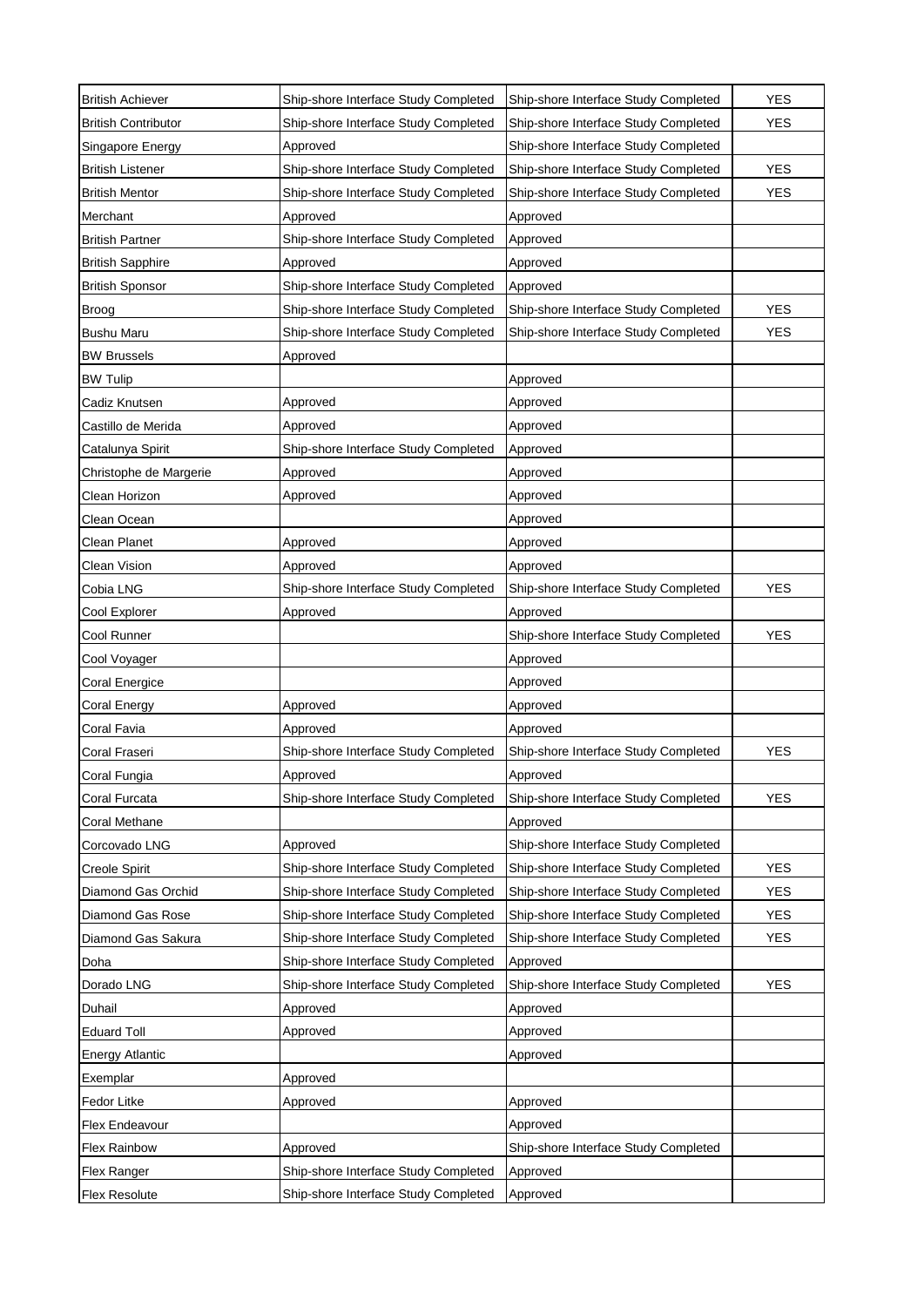| Fuji LNG                        | Ship-shore Interface Study Completed | Ship-shore Interface Study Completed | <b>YES</b> |
|---------------------------------|--------------------------------------|--------------------------------------|------------|
| Fuwairit                        | Approved                             | Ship-shore Interface Study Completed |            |
| Gas Agility                     | Approved                             | Approved                             |            |
| Gaslog Galveston                | Ship-shore Interface Study Completed | Approved                             |            |
| Gaslog Georgetown               | Ship-shore Interface Study Completed | Approved                             |            |
| Gaslog Hong Kong                | Ship-shore Interface Study Completed | Ship-shore Interface Study Completed | <b>YES</b> |
| Gaslog Houston                  | Ship-shore Interface Study Completed | Ship-shore Interface Study Completed | <b>YES</b> |
| Gaslog Salem                    | Approved                             | Approved                             |            |
| Gaslog Santiago                 | Ship-shore Interface Study Completed | Approved                             |            |
| Gaslog Saratoga                 | Approved                             | Ship-shore Interface Study Completed |            |
| Gaslog Savannah                 | Ship-shore Interface Study Completed | Ship-shore Interface Study Completed | <b>YES</b> |
| Gaslog Seattle                  | Ship-shore Interface Study Completed | Ship-shore Interface Study Completed | <b>YES</b> |
| Gaslog Shanghai                 | Ship-shore Interface Study Completed | Ship-shore Interface Study Completed | <b>YES</b> |
| Gaslog Singapore                | Ship-shore Interface Study Completed | Ship-shore Interface Study Completed | <b>YES</b> |
| Gaslog Skagen                   | Approved                             | Approved                             |            |
| Gaslog Sydney                   | Ship-shore Interface Study Completed | Approved                             |            |
| Gaslog Wales                    | Ship-shore Interface Study Completed | Ship-shore Interface Study Completed | <b>YES</b> |
| Gaslog Warsaw                   | Ship-shore Interface Study Completed | Approved                             |            |
| Gaslog Westminster              | Ship-shore Interface Study Completed | Ship-shore Interface Study Completed | <b>YES</b> |
| Gaslog Wellington               | Ship-shore Interface Study Completed | Approved                             |            |
| Gaslog Windsor                  | Ship-shore Interface Study Completed | Ship-shore Interface Study Completed | <b>YES</b> |
| Georgiy Brusilov                | Approved                             | Approved                             |            |
| Georgiy Ushakov                 | Approved                             | Approved                             |            |
| Global Energy                   | Ship-shore Interface Study Completed | Ship-shore Interface Study Completed | <b>YES</b> |
| Global Sealine                  | Ship-shore Interface Study Completed | Approved                             |            |
| Global Star                     | Ship-shore Interface Study Completed | Ship-shore Interface Study Completed | <b>YES</b> |
| Golar Crystal                   |                                      | Approved                             |            |
| Golar Glacier                   | Approved                             | Approved                             |            |
| Golar Kelvin                    | Ship-shore Interface Study Completed | Ship-shore Interface Study Completed | <b>YES</b> |
| Golar Maria (formerly Granosa)  | Approved                             | Ship-shore Interface Study Completed |            |
| <b>Golar Snow</b>               | Approved                             | Approved                             |            |
| Golar Tundra                    |                                      | Approved                             |            |
| Green Zeebrugge                 | Approved                             | Approved                             |            |
| Hoegh Esperanza                 | Ship-shore Interface Study Completed | Ship-shore Interface Study Completed | <b>YES</b> |
| Hoegh Gallant                   | Ship-shore Interface Study Completed | Ship-shore Interface Study Completed | <b>YES</b> |
| Hoegh Galleon                   | Approved                             | Approved                             |            |
| Hoegh Gannet                    | Ship-shore Interface Study Completed | Approved                             |            |
| <b>Hoegh Giant</b>              | Ship-shore Interface Study Completed | Ship-shore Interface Study Completed | <b>YES</b> |
| <b>Hoegh Grace</b>              | Ship-shore Interface Study Completed | Ship-shore Interface Study Completed | <b>YES</b> |
| Independence                    | Ship-shore Interface Study Completed | Ship-shore Interface Study Completed | <b>YES</b> |
| Kairos                          |                                      | Approved                             |            |
| Kmarin Diamond                  | Ship-shore Interface Study Completed | Ship-shore Interface Study Completed | <b>YES</b> |
| Kmarin Emerald                  | Ship-shore Interface Study Completed | Approved                             |            |
| La Seine                        | Ship-shore Interface Study Completed | Approved                             |            |
| Lena River                      | Approved                             | Approved                             |            |
| LNG Abalamabie (SSM to be held) | Ship-shore Interface Study Completed | Ship-shore Interface Study Completed | <b>YES</b> |
| <b>LNG Adventure</b>            | Approved                             | Approved                             |            |
| <b>LNG Alliance</b>             | Ship-shore Interface Study Completed | Approved                             |            |
|                                 |                                      |                                      |            |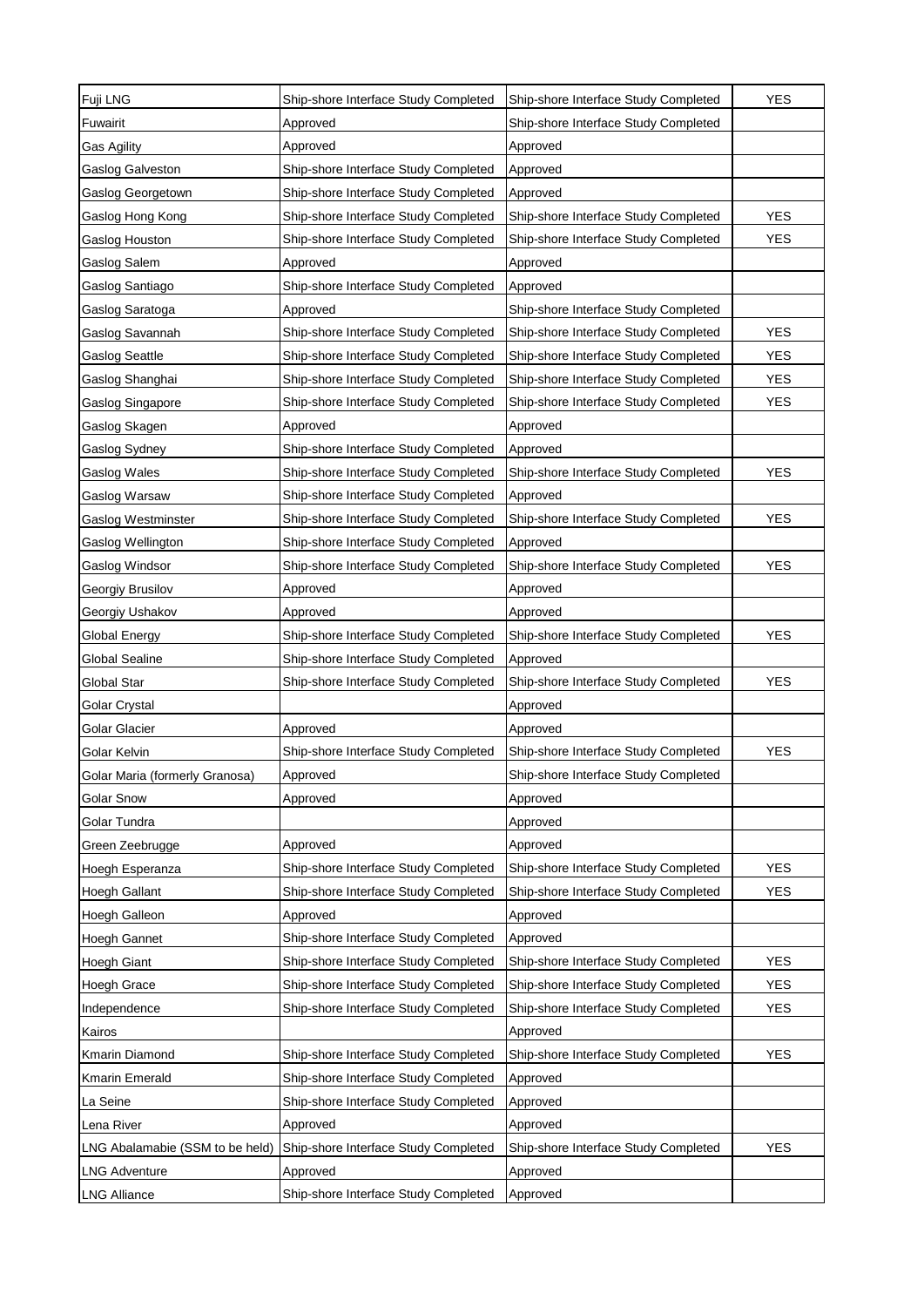| <b>LNG Dubhe</b>            | Approved                             | Approved                             |            |
|-----------------------------|--------------------------------------|--------------------------------------|------------|
| <b>LNG Endeavour</b>        | Ship-shore Interface Study Completed | Approved                             |            |
| LNG Fukurokuju              | Ship-shore Interface Study Completed | Ship-shore Interface Study Completed | <b>YES</b> |
| LNG Megrez                  | Approved                             | Approved                             |            |
| <b>LNG Merak</b>            | Approved                             | Approved                             |            |
| LNG Ogun                    | Ship-shore Interface Study Completed | Ship-shore Interface Study Completed | <b>YES</b> |
| <b>LNG Phecda</b>           | Approved                             | Approved                             |            |
| LNG Sakura                  | Ship-shore Interface Study Completed | Ship-shore Interface Study Completed | <b>YES</b> |
| <b>LNGShips Athena</b>      | Ship-shore Interface Study Completed | Ship-shore Interface Study Completed | <b>YES</b> |
| <b>LNGShips Empress</b>     | Ship-shore Interface Study Completed | Ship-shore Interface Study Completed | <b>YES</b> |
| LNGShips Manhattan          | Ship-shore Interface Study Completed | Ship-shore Interface Study Completed | <b>YES</b> |
| <b>LNG Unity</b>            | Ship-shore Interface Study Completed | Ship-shore Interface Study Completed |            |
| Macoma                      | Ship-shore Interface Study Completed | Ship-shore Interface Study Completed | <b>YES</b> |
| Magdala                     | Approved                             | Ship-shore Interface Study Completed |            |
| Maran Gas Achilles          | Approved                             | Approved                             |            |
| Maran Gas Agamemnon         | Ship-shore Interface Study Completed | Ship-shore Interface Study Completed | <b>YES</b> |
| Maran Gas Apollonia         | Ship-shore Interface Study Completed | Ship-shore Interface Study Completed | <b>YES</b> |
| Maran Gas Andros            | Ship-shore Interface Study Completed | Ship-shore Interface Study Completed | <b>YES</b> |
| Maran Gas Chios             | Ship-shore Interface Study Completed | Ship-shore Interface Study Completed | <b>YES</b> |
| Maran Gas Delphi            | Ship-shore Interface Study Completed | Approved                             |            |
| Maran Gas Hector            | Ship-shore Interface Study Completed | Ship-shore Interface Study Completed | <b>YES</b> |
| Maran Gas Hydra             | Ship-shore Interface Study Completed | Ship-shore Interface Study Completed | <b>YES</b> |
| Maran Gas Leto              | Ship-shore Interface Study Completed | Ship-shore Interface Study Completed | <b>YES</b> |
| <b>Maran Gas Pericles</b>   | Ship-shore Interface Study Completed | Ship-shore Interface Study Completed | <b>YES</b> |
| Maran Gas Posidonia         |                                      | Approved                             |            |
| Maran Gas Psara             | Ship-shore Interface Study Completed | Ship-shore Interface Study Completed | <b>YES</b> |
| Maran Gas Spetses           | Ship-shore Interface Study Completed | Ship-shore Interface Study Completed | <b>YES</b> |
| Maran Gas Troy              | Ship-shore Interface Study Completed | Ship-shore Interface Study Completed | <b>YES</b> |
| Maran Gas Ulysses           | Ship-shore Interface Study Completed | Ship-shore Interface Study Completed | YES        |
| Maran Gas Vergina           | Ship-shore Interface Study Completed | Ship-shore Interface Study Completed | <b>YES</b> |
| Marshal Vasilevskiy         | Approved                             | Approved                             |            |
| Marvel Falcon               |                                      | Approved                             |            |
| Megara                      | Ship-shore Interface Study Completed | Ship-shore Interface Study Completed | YES        |
| Mesaimeer                   | Approved                             | Approved                             |            |
| Methane Jane Elizabeth      | Approved                             |                                      |            |
| Methane Lydon Volney        | Ship-shore Interface Study Completed | Approved                             |            |
| Methane Nile Eagle          | Ship-shore Interface Study Completed | Approved                             |            |
| Milaha Qatar                | Approved                             | Approved                             |            |
| Murex                       | Ship-shore Interface Study Completed | Ship-shore Interface Study Completed | YES        |
| Murwab                      |                                      | Approved                             |            |
| Myrina                      | Ship-shore Interface Study Completed | Ship-shore Interface Study Completed | YES        |
| Neo energy (SSM to be held) | Ship-shore Interface Study Completed | Ship-shore Interface Study Completed | YES        |
| New Frontier 1              |                                      | Approved                             |            |
| Nikolay Urvantsev           | Approved                             | Approved                             |            |
| Nikolay Yevgenov            | Approved                             |                                      |            |
| Nikolay Zubov               | Approved                             | Approved                             |            |
| Nizwa LNG                   | Ship-shore Interface Study Completed | Ship-shore Interface Study Completed | <b>YES</b> |
| Nohshu Maru                 | Ship-shore Interface Study Completed | Ship-shore Interface Study Completed | YES        |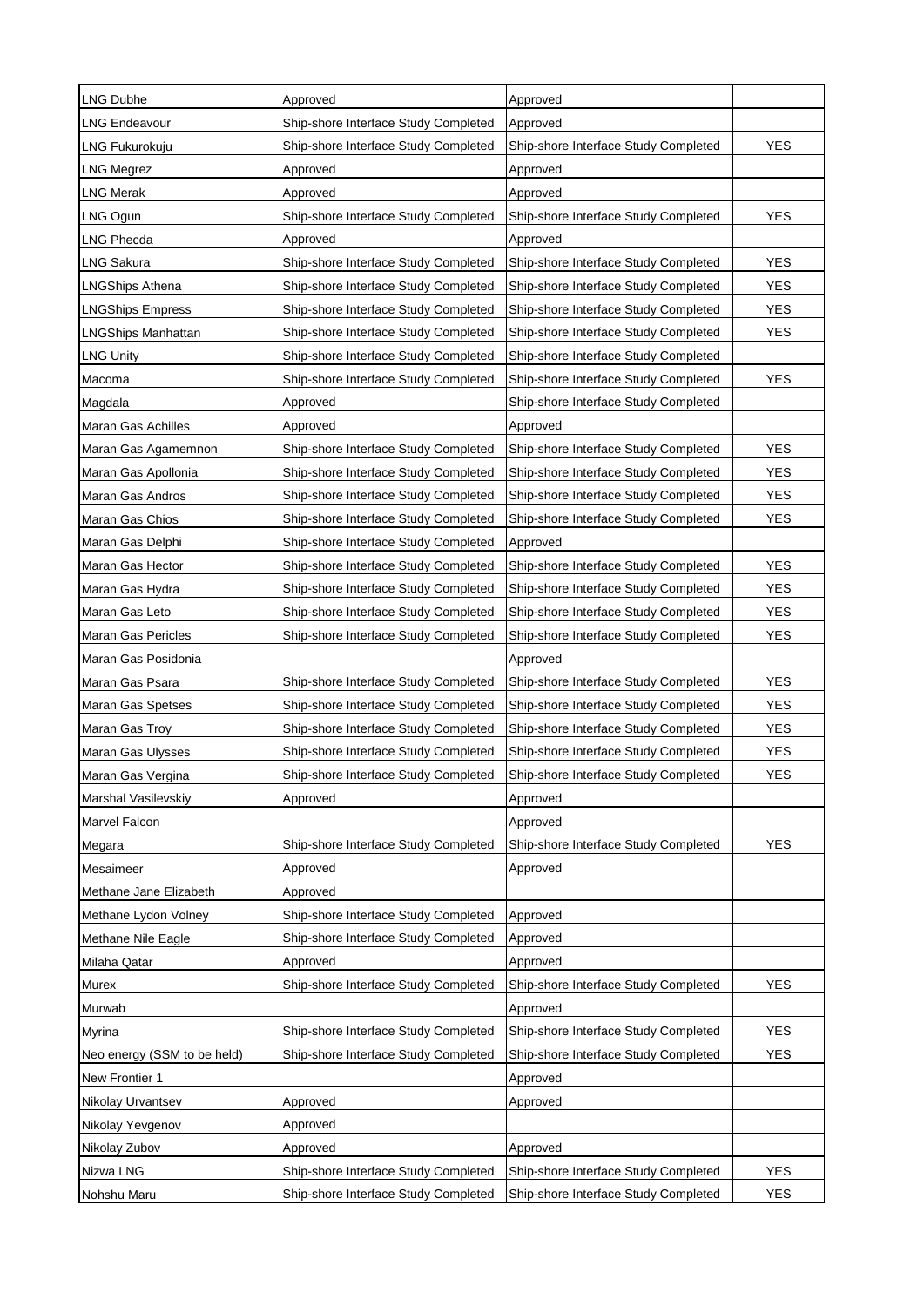| Oak Spirit                   | Ship-shore Interface Study Completed | Ship-shore Interface Study Completed | <b>YES</b> |
|------------------------------|--------------------------------------|--------------------------------------|------------|
| Onaiza                       |                                      | Approved                             |            |
| Pan Europe                   | Ship-shore Interface Study Completed | Approved                             |            |
| Patris                       | Approved                             | Approved                             |            |
| Pearl LNG                    | Approved                             | Ship-shore Interface Study Completed |            |
| Portovyy                     |                                      | Approved                             |            |
| Pskov                        | Approved                             | Approved                             |            |
| Qogir                        | Ship-shore Interface Study Completed | Ship-shore Interface Study Completed | <b>YES</b> |
| Rias Baixas Knutsen          | Ship-shore Interface Study Completed | Approved                             |            |
| Rudolf Samoylovich           |                                      | Approved                             |            |
| <b>SCF Barents</b>           | Ship-shore Interface Study Completed | Ship-shore Interface Study Completed | <b>YES</b> |
| <b>SCF La Perouse</b>        | Ship-shore Interface Study Completed | Ship-shore Interface Study Completed | <b>YES</b> |
| <b>SCF Melampus</b>          | Approved                             |                                      |            |
| SCF Timmerman                | Ship-shore Interface Study Completed | Ship-shore Interface Study Completed | <b>YES</b> |
| Seri Balhaf                  | Approved                             | Ship-shore Interface Study Completed |            |
| Seri Balqis                  | Approved                             | Approved                             |            |
| Shinshu Maru                 | Approved                             |                                      |            |
| Simaisma                     | Approved                             | Approved                             |            |
| <b>SK Audace</b>             | Approved                             | Ship-shore Interface Study Completed |            |
| <b>SK Resolute</b>           | Ship-shore Interface Study Completed | Approved                             |            |
| Sohshu Maru                  | Ship-shore Interface Study Completed | Ship-shore Interface Study Completed | <b>YES</b> |
| Sonangol Benguela            | Approved                             | Approved                             |            |
| Soyo                         | Approved                             | Ship-shore Interface Study Completed |            |
| Stena Clear Sky              | Approved                             | Ship-shore Interface Study Completed |            |
| Tembek                       |                                      | Approved                             |            |
| Tenergy                      | Ship-shore Interface Study Completed | Approved                             |            |
| <b>Torben Spirit</b>         | Ship-shore Interface Study Completed | Ship-shore Interface Study Completed | <b>YES</b> |
| Trader                       | Ship-shore Interface Study Completed | Ship-shore Interface Study Completed | <b>YES</b> |
| Traiano Knutsen              | Ship-shore Interface Study Completed | Ship-shore Interface Study Completed | <b>YES</b> |
| <b>Tristar Ruby</b>          | Ship-shore Interface Study Completed | Ship-shore Interface Study Completed | <b>YES</b> |
| Umm Al Amad                  |                                      | Approved                             |            |
| Umm Bab                      | Ship-shore Interface Study Completed | Approved                             |            |
| Velikiy Novgorod             | Approved                             | Approved                             |            |
| Vivit Americas LNG           | Ship-shore Interface Study Completed | Ship-shore Interface Study Completed | <b>YES</b> |
| Vladimir Rusanov             | Approved                             | Approved                             |            |
| Vladimir Vize                | Approved                             | Approved                             |            |
| Vladimir Voronin             | Approved                             | Approved                             |            |
| Wilpride                     | Approved                             | Approved                             |            |
| <b>Woodside Chaney</b>       | Ship-shore Interface Study Completed | Ship-shore Interface Study Completed | <b>YES</b> |
| <b>Woodside Rees Withers</b> | Ship-shore Interface Study Completed | Ship-shore Interface Study Completed | <b>YES</b> |
| Yakov Gakkel                 | Approved                             | Approved                             |            |
| Yamal Spirit                 | Approved                             | Approved                             |            |
| Yari LNG                     | Approved                             | Approved                             |            |
| Yenisei River                | Approved                             | Approved                             |            |
| Zekreet                      | Ship-shore Interface Study Completed | Ship-shore Interface Study Completed | <b>YES</b> |

The approval is granted based on, amongst others, the GLE LNG Ship Approval Procedure. This list is subject to change and is published for information purpose only.

Approved: Completed step 4 of GLE LNG Ship Approval Procedure and accepted for a three year approval period

Ship-shore Interface Study Completed: Completed step 2 of GLE LNG Ship Approval Procedure and accepted for a (un)loading test